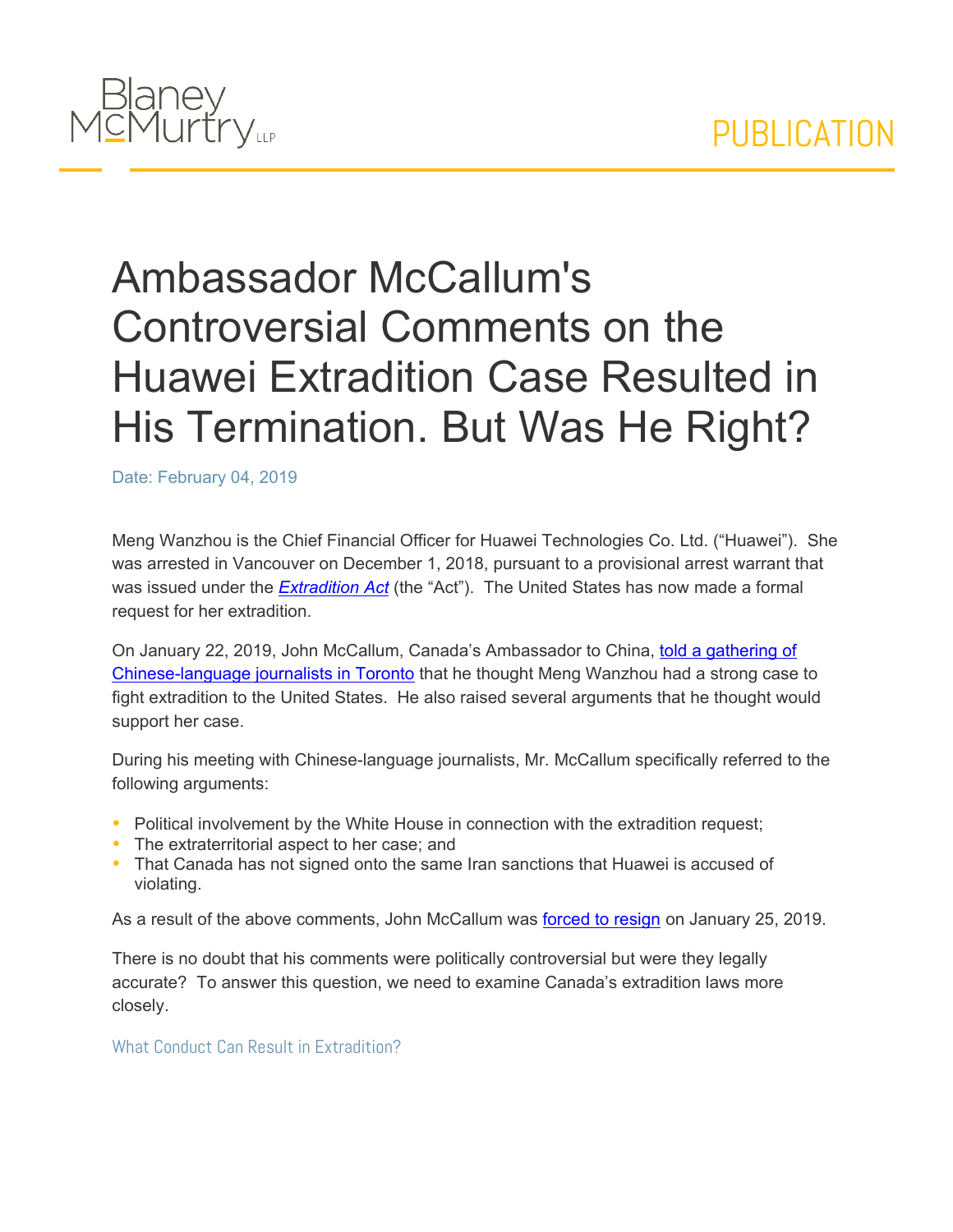Section 3 of the Act provides that a person may be extradited under the Act, in accordance with a relevant extradition agreement. In other words, the requesting country must have an extradition agreement in place with Canada.

If an extradition agreement exists, the foreign country may request the extradition of a person (either to prosecute them or to impose an existing sentence) if:

- The offence for which extradition is requested is punishable by at least two years of imprisonment, by the requesting count
- The alleged conduct would have been an offence punishable by at least two years of imprisonment, if it had occurred in Canada.

In other words, the conduct upon which the extradition request is based must be considered a crime in both Canada and the requesting country. This is often referred to as the "dual criminality" requirement.

According to Section 5 of the Act, a person may be extradited:

- Whether or not the conduct on which the request is based occurred in the territory over which the foreign country has jurisdiction; and
- Whether or not Canada could exercise jurisdiction in similar circumstances.

#### Is Meng Wanzhou's Alleged Conduct Considered an Extraditable Offence?

In the present case, the *[Treaty](https://www.treaty-accord.gc.ca/text-texte.aspx?id=101323) [on](https://www.treaty-accord.gc.ca/text-texte.aspx?id=101323) [Extradition](https://www.treaty-accord.gc.ca/text-texte.aspx?id=101323) [Between](https://www.treaty-accord.gc.ca/text-texte.aspx?id=101323) [the](https://www.treaty-accord.gc.ca/text-texte.aspx?id=101323) [Government](https://www.treaty-accord.gc.ca/text-texte.aspx?id=101323) [of](https://www.treaty-accord.gc.ca/text-texte.aspx?id=101323) [Canada](https://www.treaty-accord.gc.ca/text-texte.aspx?id=101323) [and](https://www.treaty-accord.gc.ca/text-texte.aspx?id=101323) [the](https://www.treaty-accord.gc.ca/text-texte.aspx?id=101323) [Government](https://www.treaty-accord.gc.ca/text-texte.aspx?id=101323) [of](https://www.treaty-accord.gc.ca/text-texte.aspx?id=101323) [the](https://www.treaty-accord.gc.ca/text-texte.aspx?id=101323) [United](https://www.treaty-accord.gc.ca/text-texte.aspx?id=101323) [States](https://www.treaty-accord.gc.ca/text-texte.aspx?id=101323) [of](https://www.treaty-accord.gc.ca/text-texte.aspx?id=101323) [America](https://www.treaty-accord.gc.ca/text-texte.aspx?id=101323)* (the "U.S. Extradition Treaty") provides for the extradition of persons from Canada to the United States. The schedule to this U.S. Extradition Treaty (the "U.S. Extradition Schedule") lists the offences that can result in extradition.

According to an [affidavit](https://www.scribd.com/document/395185754/Surrey-RCMP-Const-Winston-Yep-s-affidavit) [from](https://www.scribd.com/document/395185754/Surrey-RCMP-Const-Winston-Yep-s-affidavit) [the](https://www.scribd.com/document/395185754/Surrey-RCMP-Const-Winston-Yep-s-affidavit) [Royal](https://www.scribd.com/document/395185754/Surrey-RCMP-Const-Winston-Yep-s-affidavit) [Canadian](https://www.scribd.com/document/395185754/Surrey-RCMP-Const-Winston-Yep-s-affidavit) [Mounted](https://www.scribd.com/document/395185754/Surrey-RCMP-Const-Winston-Yep-s-affidavit) [Police](https://www.scribd.com/document/395185754/Surrey-RCMP-Const-Winston-Yep-s-affidavit), which was submitted in support of Meng Wanzhou's provisional arrest warrant, she misrepresented the true nature of Huawei's relationship to Skycom Tech Co. Ltd. ("Skycom"), a related Hong-Kong company, in order to induce several multinational financial institutions to process more than \$100 million worth of Iran-related transactions in violation of U.S. trade sanctions.

Had the United States merely alleged that Meng Wanzhou violated U.S. trade sanctions, this likely would not have supported an extradition request. This is because the U.S. Extradition Schedule does not list the violation of trade sanctions as an extraditable offence. Of course, it appears that the United States is instead alleging that Meng Wanzhou committed bank fraud, albeit for the purpose of circumventing U.S. trade sanctions with Iran.

The U.S. Extradition Schedule lists the offence of "fraud by a banker, agent, or by a director or officer of any company." So the offence of fraud could potentially result in extradition under the U.S. Extradition Treaty. Fraud is also a criminal offence in Canada under [Section](https://laws-lois.justice.gc.ca/eng/acts/C-46/page-83.html#h-106) [380](https://laws-lois.justice.gc.ca/eng/acts/C-46/page-83.html#h-106) [of](https://laws-lois.justice.gc.ca/eng/acts/C-46/page-83.html#h-106) [the](https://laws-lois.justice.gc.ca/eng/acts/C-46/page-83.html#h-106) *[Criminal](https://laws-lois.justice.gc.ca/eng/acts/C-46/page-83.html#h-106) [Code](https://laws-lois.justice.gc.ca/eng/acts/C-46/page-83.html#h-106)*, which would appear to address the dual criminality requirement contained in the *Extradition Act*.

Overview of the Canadian Extradition Process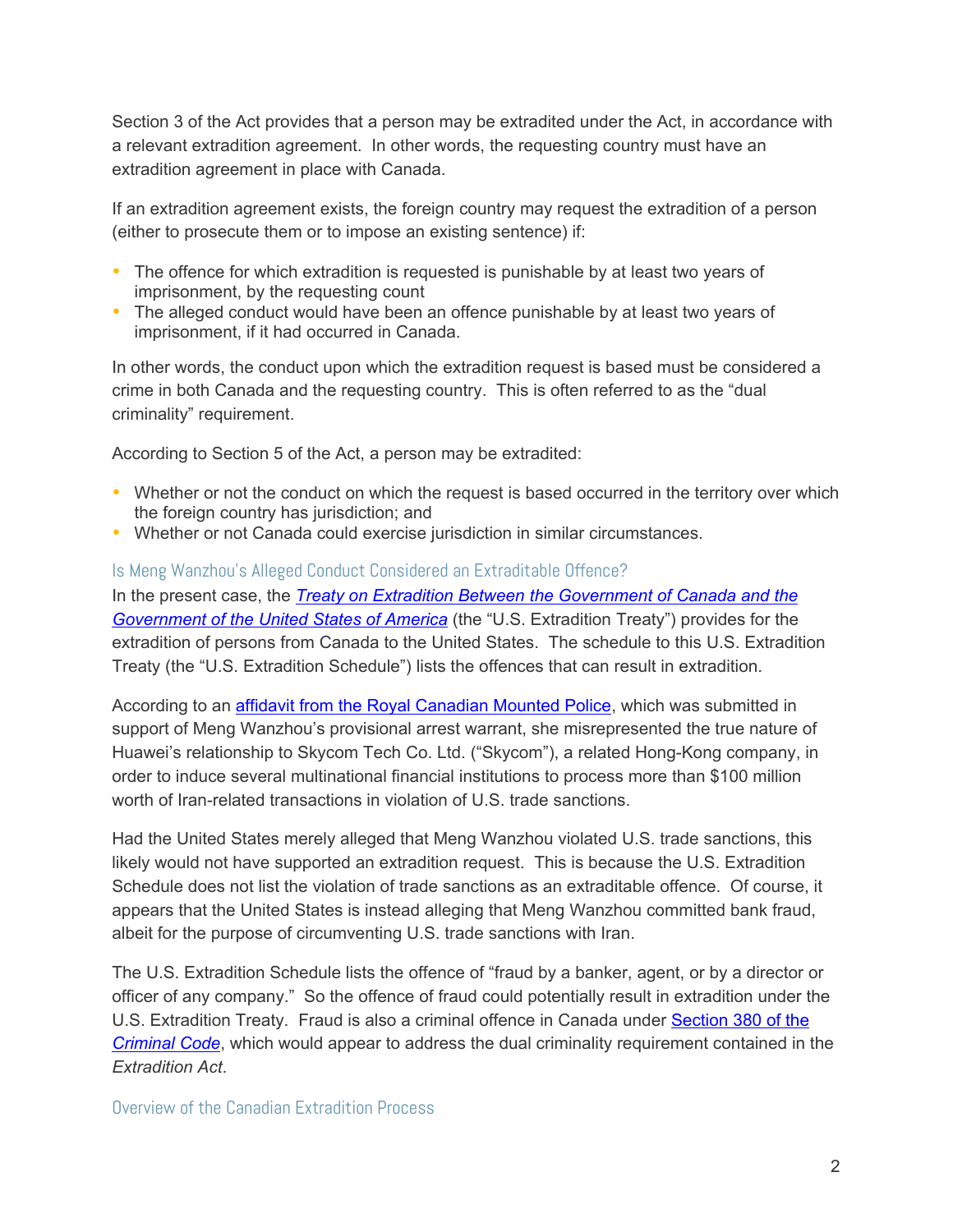According to Section 14 of the Act, once a provisional arrest has been made, the person will be released if a formal extradition request is not made by the foreign country within 60 days (or the specific period is stated in the relevant extradition agreement, if such a provision exists). Article 11 of the U.S. Extradition Treaty specifically refers to a period of 45 days.

After receiving an extradition request from the foreign country, if the Minister of Justice is satisfied that the requirements of Section 3 have been satisfied, he *may* issue an Authority to Proceed, which authorizes the Attorney General to proceed with the extradition process. In other words, the Minister of Justice has complete discretion to decide whether an Authority to Proceed should be issued. However, the decision to issue an Authority to Proceed is normally delegated to government lawyers working in the Ministry of Justice.

Upon receipt of an Authority to Proceed, a judge will hold an extradition hearing. In general, the judge must issue an Order of Committal if there is evidence of conduct that, if it occurred in Canada, would justify a committal for trial; this is a relatively low threshold. However, the person sought for extradition may challenge the proceedings on other grounds, for example, by demonstrating that their extradition would violate the *Charter of Rights and Freedoms*.

If the judge issues an Order of Committal, the person sought for extradition will have 30 days to appeal the decision to the Court of Appeal. If the Order of Committal is not appealed, the Minister of Justice may *personally* (this responsibility may not be delegated) order that the person be surrendered to the foreign country, within the 90-day period following the date of the person's committal to await surrender. If an appeal is filed, the Surrender Order may be issued within the 45-day period following the decision from the Court of Appeal.

During the 30-day period following his or her committal, the person sought for extradition may also make submissions to the Minister of Justice on any relevant ground. According to Section 44 of the Act, the Minister of Justice *shall* refuse to issue a Surrender Order if he is satisfied that:

- The surrender would be unjust or oppressive; or
- The request for extradition is made for the purpose of prosecuting or punishing the person by reason of their race, religion, nationality, ethnic origin, language, colour, political opinion, sex, sexual orientation, age, mental or physical disability, or status.

According to Section 46 of the Act, the Minister *shall* refuse to issue a Surrender Order if he is satisfied that the conduct in respect of which extradition is sought is a political offense or an offense of a political character.

According to Section 47 of the Act, the Minister of Justice *may* also refuse to issue a Surrender Order if he is satisfied that none of the conduct, upon which the extradition request is based, occurred in the territory over which the foreign country has jurisdiction.

If the Minister of Justice decides not to issue a Surrender Order, the person sought for extradition will be released. On the other hand, if the Minister of Justice decides to issue a Surrender Order, the person sought for extradition may seek judicial review within 30 days of receiving notice of the decision. The Court of Appeal for the province in which the person's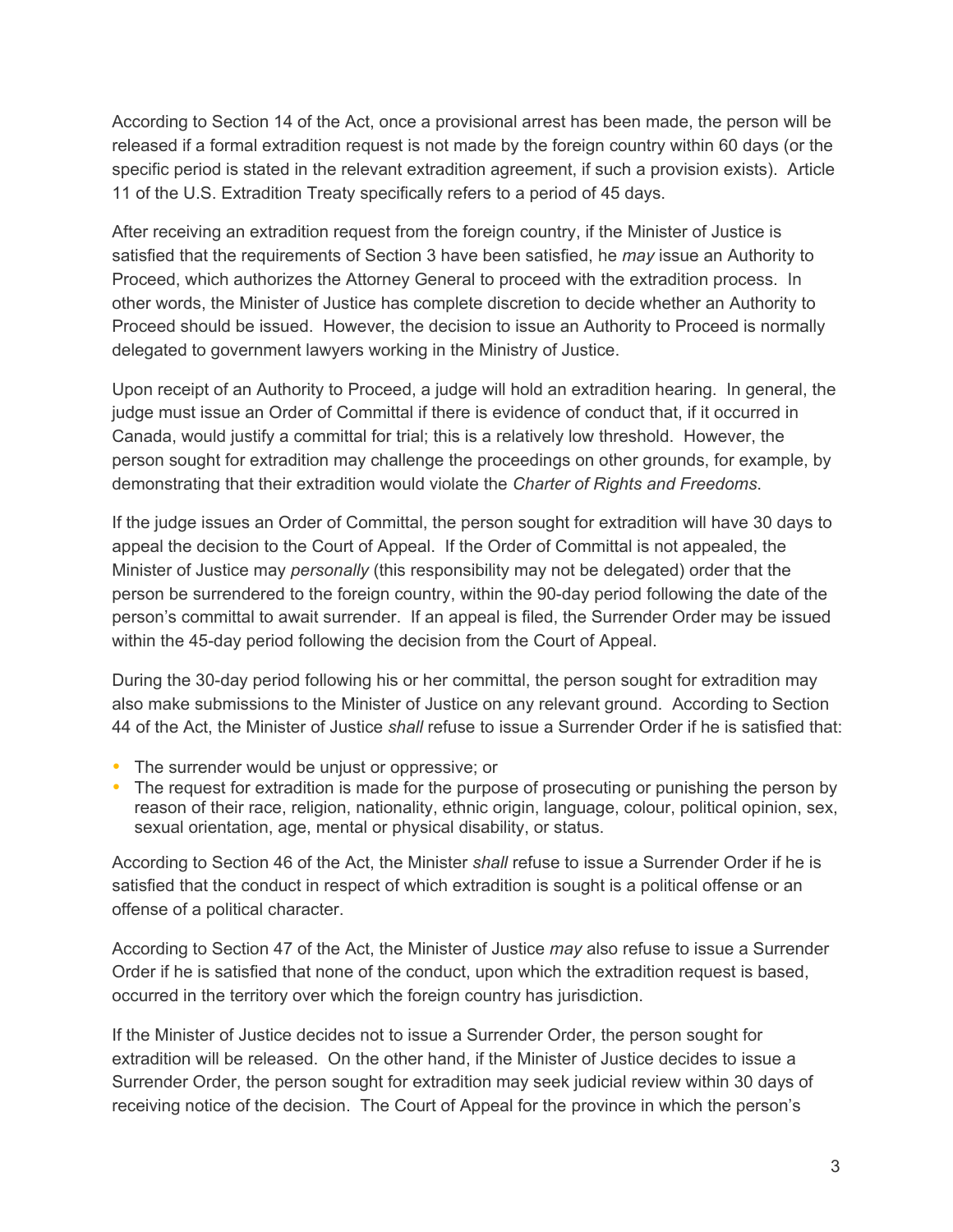committal was ordered has exclusive jurisdiction to determine applications for judicial review of the Surrender Order.

## Analysis of John McCallum's Comments

## Political Involvement by the Whitehouse

President Trump has [publicly](https://globalnews.ca/news/4754297/trump-huawei-canada-arrest/) [stated](https://globalnews.ca/news/4754297/trump-huawei-canada-arrest/) [that](https://globalnews.ca/news/4754297/trump-huawei-canada-arrest/) [he](https://globalnews.ca/news/4754297/trump-huawei-canada-arrest/) [would](https://globalnews.ca/news/4754297/trump-huawei-canada-arrest/) [be](https://globalnews.ca/news/4754297/trump-huawei-canada-arrest/) [willing](https://globalnews.ca/news/4754297/trump-huawei-canada-arrest/) [to](https://globalnews.ca/news/4754297/trump-huawei-canada-arrest/) ["intervene"](https://globalnews.ca/news/4754297/trump-huawei-canada-arrest/) in Meng Wanzhou's criminal matter if it would help him establish a new trade deal with China. If the criminal allegations made by the United States are in fact politically motivated (i.e., they are being used as a bargaining chip in its trade dispute with China), Meng Wanzhou could actually fight extradition on this basis. For example:

- The Minister of Justice could refuse to issue an Authority to Proceed, if he believes that the conduct of the United States amounts to an abuse of process.
- If an Authority to Proceed is issued by the Minister of Justice, the judge could consider this claim during the extradition hearing.
- If an Order of Committal is issued by a judge, the Minister of Justice may consider this claim when deciding whether to issue a Surrender Order.

## The Extraterritorial Aspect

This apparently refers to the fact that the alleged conduct, upon which the extradition request is based, appears to have occurred outside of U.S. territory. The alleged bank fraud involved multinational financial institutions and the Iran-related transactions involved a Hong-Kong based corporation (Skycom).

The only potential link to the United States was the fact that Skycom had to repatriate income from Iran through U.S. dollar clearing transactions, which typically pass through the United States. Of course, the United States frequently applies extraterritorial jurisdiction. Even a remote nexus to the U.S. will often be cited by the United States, to justify the application of its laws outside its own territory. In contrast, Canada generally does not attempt to apply its laws outside of Canadian territory.

In any event, Section 5 of the Act makes clear that extradition may occur even if the conduct upon which the request is based occurred outside of the foreign country's territory. It is also irrelevant whether Canada could exercise jurisdiction in the same circumstances.

So arguing that the United States is attempting to extend its laws to conduct that occurred outside of its own territory will not prevent the extradition process from going forward. However, as confirmed by Section 47 of the Act, the Minister of Justice may refuse to issue a Surrender Order if he is satisfied that none of the conduct, upon which the extradition request is based, occurred in the territory over which the United States has jurisdiction.

In other words, the extraterritorial application of U.S. laws could be used to support the Minister of Justice's decision to not issue a Surrender Order, once the extradition process reaches this final stage.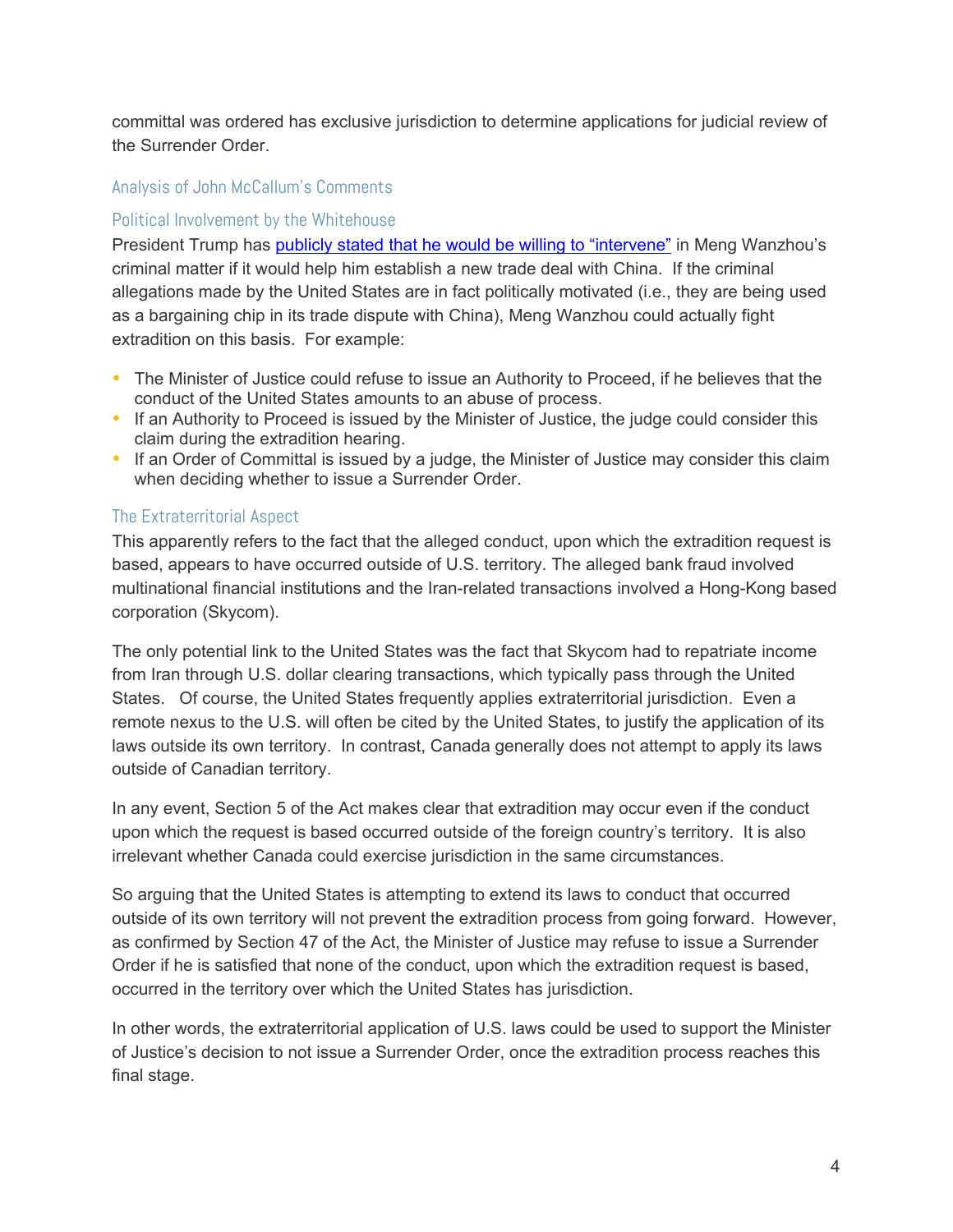### Canada Has Not Signed onto the Same Iran Sanctions

John McCallum suggested that Canada and the United States do not impose the same economic sanctions against Iran. Although this may be true at the present time, the RCMP affidavit filed in support of Meng Wanzhou's provisional arrest warrant claims that the alleged bank fraud occurred between 2009 and 2014. So John McCallum's statements on this point appear to be inaccurate, at least in relation to the period in question.

[According](https://www.international.gc.ca/world-monde/international_relations-relations_internationales/sanctions/iran.aspx?lang=eng) [to](https://www.international.gc.ca/world-monde/international_relations-relations_internationales/sanctions/iran.aspx?lang=eng) [Global](https://www.international.gc.ca/world-monde/international_relations-relations_internationales/sanctions/iran.aspx?lang=eng) [Affairs](https://www.international.gc.ca/world-monde/international_relations-relations_internationales/sanctions/iran.aspx?lang=eng) [Canada,](https://www.international.gc.ca/world-monde/international_relations-relations_internationales/sanctions/iran.aspx?lang=eng) Canada's recent history of economic sanctions against Iran may be summarized as follows:

- Between 2006 and 2010, the United Nations Security Council imposed four rounds of sanctions against Iran in response to its nuclear program. Acting under Chapter VII of the Charter of the United Nations, the Security Council adopted resolutions 1737 (2006), 1747 (2007), 1803 (2008) and 1929 (2010) imposing sanctions against Iran in response to the proliferation risks presented by Iran's nuclear program in light of Iran's failure to meet the requirements of the International Atomic Energy Agency and to comply with the provisions of earlier Security Council resolutions. The United States and Canada both implemented the same economic sanctions.
- In July 2010, Canada imposed additional sanctions on Iran in close consultation with likeminded partners (including the United States) under the *[Special](https://laws-lois.justice.gc.ca/eng/acts/S-14.5/page-1.html) [Economic](https://laws-lois.justice.gc.ca/eng/acts/S-14.5/page-1.html) [Measures](https://laws-lois.justice.gc.ca/eng/acts/S-14.5/page-1.html) [Act](https://laws-lois.justice.gc.ca/eng/acts/S-14.5/page-1.html)*. These sanctions were increasingly tightened through amendments made in October 2011, November 2011, January 2012, December 2012 and May 2013 resulting in a broad prohibition on exports and imports to and from Iran and also on financial transactions.
- On July 14, 2015, the five permanent members of the UN Security Council (China, France, Russia, the United Kingdom, and the United States) plus Germany reached a deal with Iran on its nuclear program, which was known as the [Joint](https://www.treasury.gov/resource-center/sanctions/Programs/Pages/jpoa_archive.aspx) [Comprehensive](https://www.treasury.gov/resource-center/sanctions/Programs/Pages/jpoa_archive.aspx) [Plan](https://www.treasury.gov/resource-center/sanctions/Programs/Pages/jpoa_archive.aspx) [of](https://www.treasury.gov/resource-center/sanctions/Programs/Pages/jpoa_archive.aspx) [Action](https://www.treasury.gov/resource-center/sanctions/Programs/Pages/jpoa_archive.aspx) ("JCPOA"). In addition to establishing an inspection process, the JCPOA also addressed the removal of UN sanctions against Iran, upon certain conditions being satisfied. On July 20, 2015, the UN Security Council officially endorsed the JCPOA by passing [UN](http://unscr.com/en/resolutions/doc/2231) [Security](http://unscr.com/en/resolutions/doc/2231) [Council](http://unscr.com/en/resolutions/doc/2231) [Resolution](http://unscr.com/en/resolutions/doc/2231) [2231.](http://unscr.com/en/resolutions/doc/2231)
- On January 16, 2016, following confirmation that Iran had fulfilled the prescribed commitments under the JCPOA, sanctions imposed by the UN, the United States and the European Union against Iran were immediately relaxed. On February 5, 2016, Canada also relaxed its economic sanctions against Iran, in accordance with UN Security Council Resolution 2231.

On May 8, 2018, [President](https://www.washingtonpost.com/politics/trump-will-announce-plans-to-pull-out-of-iran-nuclear-deal-despite-pleas-from-european-leaders/2018/05/08/4c148252-52ca-11e8-9c91-7dab596e8252_story.html?noredirect=on&utm_term=.0cee06a27664) [Trump](https://www.washingtonpost.com/politics/trump-will-announce-plans-to-pull-out-of-iran-nuclear-deal-despite-pleas-from-european-leaders/2018/05/08/4c148252-52ca-11e8-9c91-7dab596e8252_story.html?noredirect=on&utm_term=.0cee06a27664) [announced](https://www.washingtonpost.com/politics/trump-will-announce-plans-to-pull-out-of-iran-nuclear-deal-despite-pleas-from-european-leaders/2018/05/08/4c148252-52ca-11e8-9c91-7dab596e8252_story.html?noredirect=on&utm_term=.0cee06a27664) [that](https://www.washingtonpost.com/politics/trump-will-announce-plans-to-pull-out-of-iran-nuclear-deal-despite-pleas-from-european-leaders/2018/05/08/4c148252-52ca-11e8-9c91-7dab596e8252_story.html?noredirect=on&utm_term=.0cee06a27664) [the](https://www.washingtonpost.com/politics/trump-will-announce-plans-to-pull-out-of-iran-nuclear-deal-despite-pleas-from-european-leaders/2018/05/08/4c148252-52ca-11e8-9c91-7dab596e8252_story.html?noredirect=on&utm_term=.0cee06a27664) [United](https://www.washingtonpost.com/politics/trump-will-announce-plans-to-pull-out-of-iran-nuclear-deal-despite-pleas-from-european-leaders/2018/05/08/4c148252-52ca-11e8-9c91-7dab596e8252_story.html?noredirect=on&utm_term=.0cee06a27664) [States](https://www.washingtonpost.com/politics/trump-will-announce-plans-to-pull-out-of-iran-nuclear-deal-despite-pleas-from-european-leaders/2018/05/08/4c148252-52ca-11e8-9c91-7dab596e8252_story.html?noredirect=on&utm_term=.0cee06a27664) [would](https://www.washingtonpost.com/politics/trump-will-announce-plans-to-pull-out-of-iran-nuclear-deal-despite-pleas-from-european-leaders/2018/05/08/4c148252-52ca-11e8-9c91-7dab596e8252_story.html?noredirect=on&utm_term=.0cee06a27664) [withdraw](https://www.washingtonpost.com/politics/trump-will-announce-plans-to-pull-out-of-iran-nuclear-deal-despite-pleas-from-european-leaders/2018/05/08/4c148252-52ca-11e8-9c91-7dab596e8252_story.html?noredirect=on&utm_term=.0cee06a27664) [from](https://www.washingtonpost.com/politics/trump-will-announce-plans-to-pull-out-of-iran-nuclear-deal-despite-pleas-from-european-leaders/2018/05/08/4c148252-52ca-11e8-9c91-7dab596e8252_story.html?noredirect=on&utm_term=.0cee06a27664) [the](https://www.washingtonpost.com/politics/trump-will-announce-plans-to-pull-out-of-iran-nuclear-deal-despite-pleas-from-european-leaders/2018/05/08/4c148252-52ca-11e8-9c91-7dab596e8252_story.html?noredirect=on&utm_term=.0cee06a27664) [JCPOA.](https://www.washingtonpost.com/politics/trump-will-announce-plans-to-pull-out-of-iran-nuclear-deal-despite-pleas-from-european-leaders/2018/05/08/4c148252-52ca-11e8-9c91-7dab596e8252_story.html?noredirect=on&utm_term=.0cee06a27664) On the same day, the Government of Canada [reaffirmed](https://www.canada.ca/en/global-affairs/news/2018/05/canada-reaffirms-support-for-joint-comprehensive-plan-of-action-jcpoa.html) [its](https://www.canada.ca/en/global-affairs/news/2018/05/canada-reaffirms-support-for-joint-comprehensive-plan-of-action-jcpoa.html) [continued](https://www.canada.ca/en/global-affairs/news/2018/05/canada-reaffirms-support-for-joint-comprehensive-plan-of-action-jcpoa.html) [support](https://www.canada.ca/en/global-affairs/news/2018/05/canada-reaffirms-support-for-joint-comprehensive-plan-of-action-jcpoa.html) [for](https://www.canada.ca/en/global-affairs/news/2018/05/canada-reaffirms-support-for-joint-comprehensive-plan-of-action-jcpoa.html) [the](https://www.canada.ca/en/global-affairs/news/2018/05/canada-reaffirms-support-for-joint-comprehensive-plan-of-action-jcpoa.html) [JCPOA.](https://www.canada.ca/en/global-affairs/news/2018/05/canada-reaffirms-support-for-joint-comprehensive-plan-of-action-jcpoa.html) On November 5, 2018, the United States [fully](https://www.treasury.gov/resource-center/sanctions/programs/pages/iran.aspx) [restored](https://www.treasury.gov/resource-center/sanctions/programs/pages/iran.aspx) [the](https://www.treasury.gov/resource-center/sanctions/programs/pages/iran.aspx) [tougher](https://www.treasury.gov/resource-center/sanctions/programs/pages/iran.aspx) [economic](https://www.treasury.gov/resource-center/sanctions/programs/pages/iran.aspx) [sanctions](https://www.treasury.gov/resource-center/sanctions/programs/pages/iran.aspx) that had been lifted as a result of the JCPOA.

In summary, Canada's economic sanctions against Iran only began to diverge from those of the United States on November 5, 2018. During the period when the alleged bank fraud is alleged to have occurred (2009 to 2014), both Canada and the United States imposed the same economic sanctions against Iran.

#### Conclusion